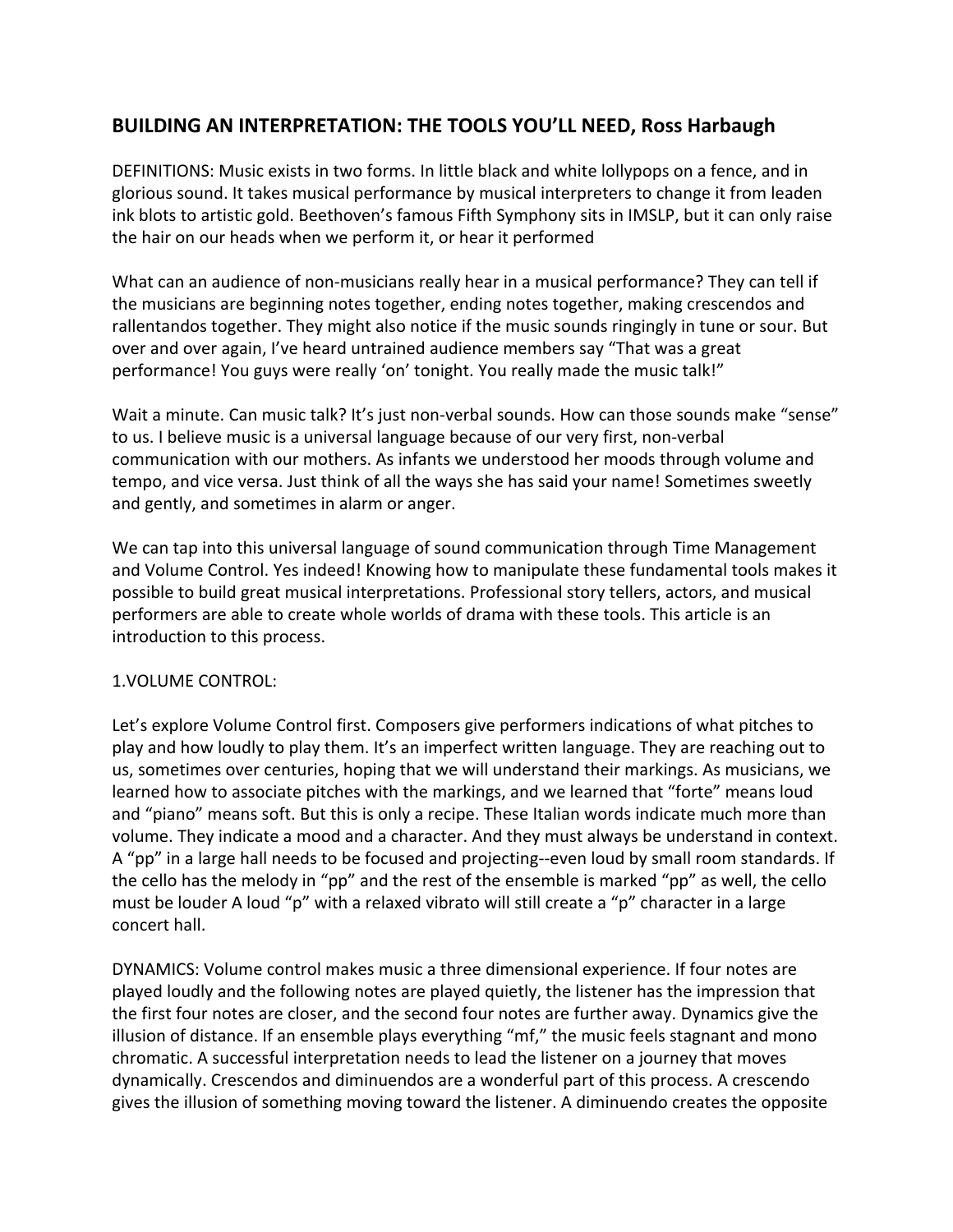illusion. A crescendo will seem more dramatic if it is delayed. In other words, where the crescendo is marked should be the softest point. A common error among students is to immediately get louder when they see the word.

TAPER/SIGH PRINCIPLE. A building block of musical expression is the "Taper" principle. Two eighth notes that follow each other with no dynamic marking imply a sigh



The first note is stressed slightly more than the second. We do this all the time in everyday speech. Its important to realize that All notes are not created equal, just as all syllables are not equally important! Tommy, Karen, Danny, Sally, mama, dada, Schumann, Chopin, pathos. The first syllable gets more stress than the second. Most languages have examples of this, especially in Hungarian, which tends to stress the first syllable of every word, even first words of whole sentences, such as "AS a matter of fact." (It's important to know that when interpreting pieces by Bartok or Kodally). Grouping notes according to the Taper principle gives them a speech-like character. Have a student play a scale grouping the notes in pairs—strong/weak. It will instantly sound more meaningful, which is critical to successful interpretation.

GROUPINGS: This is a good time to introduce what I call the Rule of Four. By stressing the first note of a group of four notes, the group is given an expressive identity. Playing scales employing the Rule of Four will give the notes meaningful gestures. The Haydn Cello Concerto in D Major is full of groups of four notes that become more personal and meaningful if the first note is stressed slightly. If the note is lengthened, the effect is heightened, which of course is part of Time Management, another tool to be discussed later.





Thinking in groups of eight gives the music another expressive shape. Using only volume, have the student play her scale thinking in groups of eight notes. The first note begins quietly and builds gradually toward the 5<sup>th</sup> note, and tapers away to the eighth note. This is a wonderfully expressive musical shape.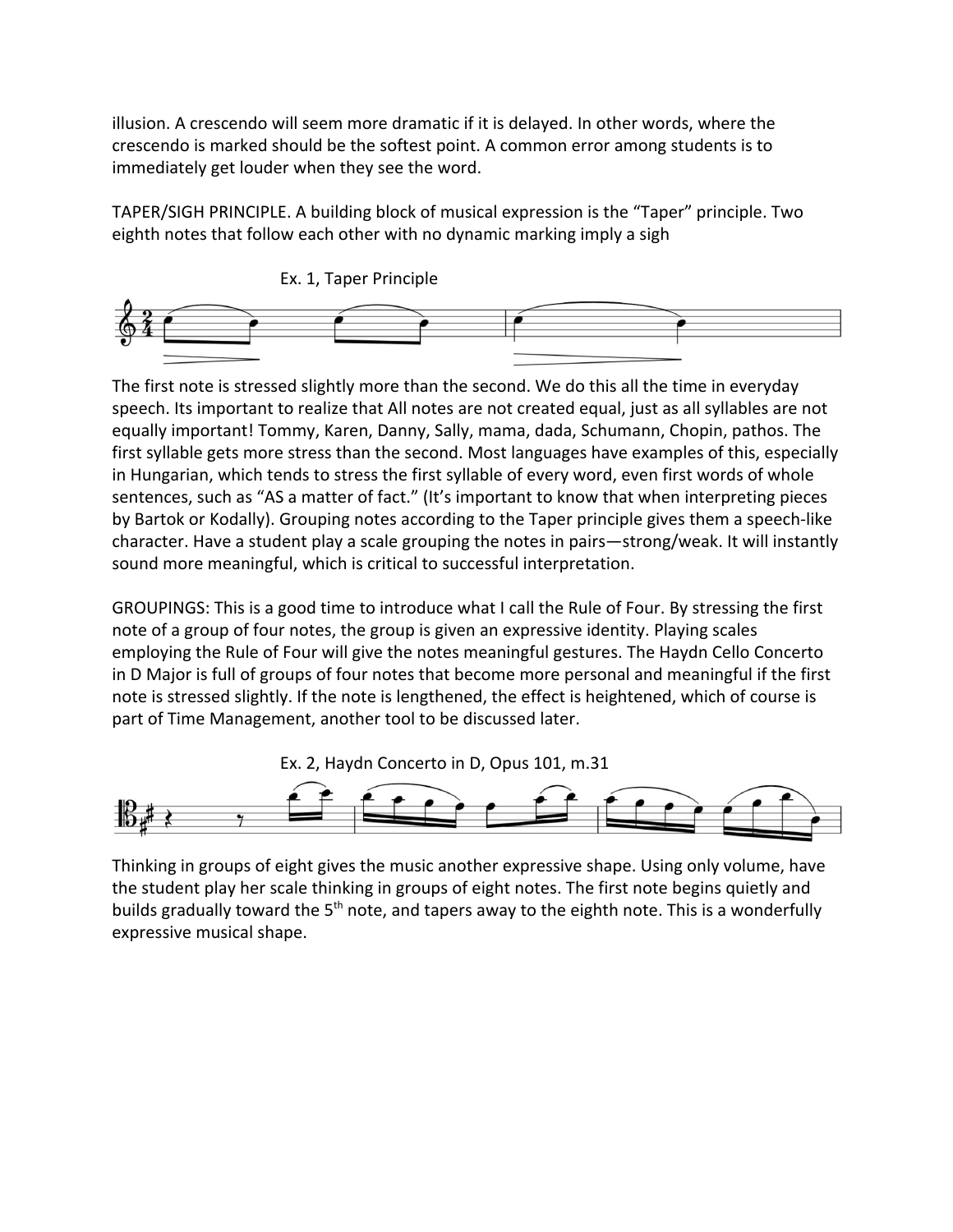Ex. 3, C Maj scale with crescendo to G and dim to top C



RAINBOWS: Two more exercises give even more musical options. Play one octave of a major scale beginning with the quietest note and making a crescendo to the top note. Then descend the same eight notes playing the top note loudest, and ending on the quietest note. This is what Pablo Casals called "rainbows." If the music goes up, grow in volume. If the music goes down, diminish in volume

EX. 4, C Major scale up and down one octave with hairpins



A challenging exception to this general rule of rainbows is found in the Bartok Quartets. Bartok asks the performers to diminuendo as the music sweeps up the scale. The effect is wonderfully evocative, like smoke evaporating into the air. Try playing scales up with a diminuendo, and down with a crescendo to gain full command of this interpretational tool

Ex. 5 C Major one octave ascending with diminuendo



DYNAMIC DRIVE: Cellists are asked to play streams of repeated eights notes in Mozart and Haydn. It's common for student cellists to think of this as an invitation to go on AUTO PILOT. But this kind of writing is a wonderful opportunity for outlining the harmony, driving the momentum, and making the ensemble come alive. In a slow movement of Mozart's K. 465, the Dissonance Quartet, which is in ¾ time, I suggest that the cellist try linking the first two eights with two down bows, the second two eighth notes with two up bows, and separating the last two eighth notes to carry the ensemble into the next harmony change with a slight crescendo. This combination of bowings is far superior to all separate bows. The exact same solution helps tremendously in the g minor piano quartet of Mozart.

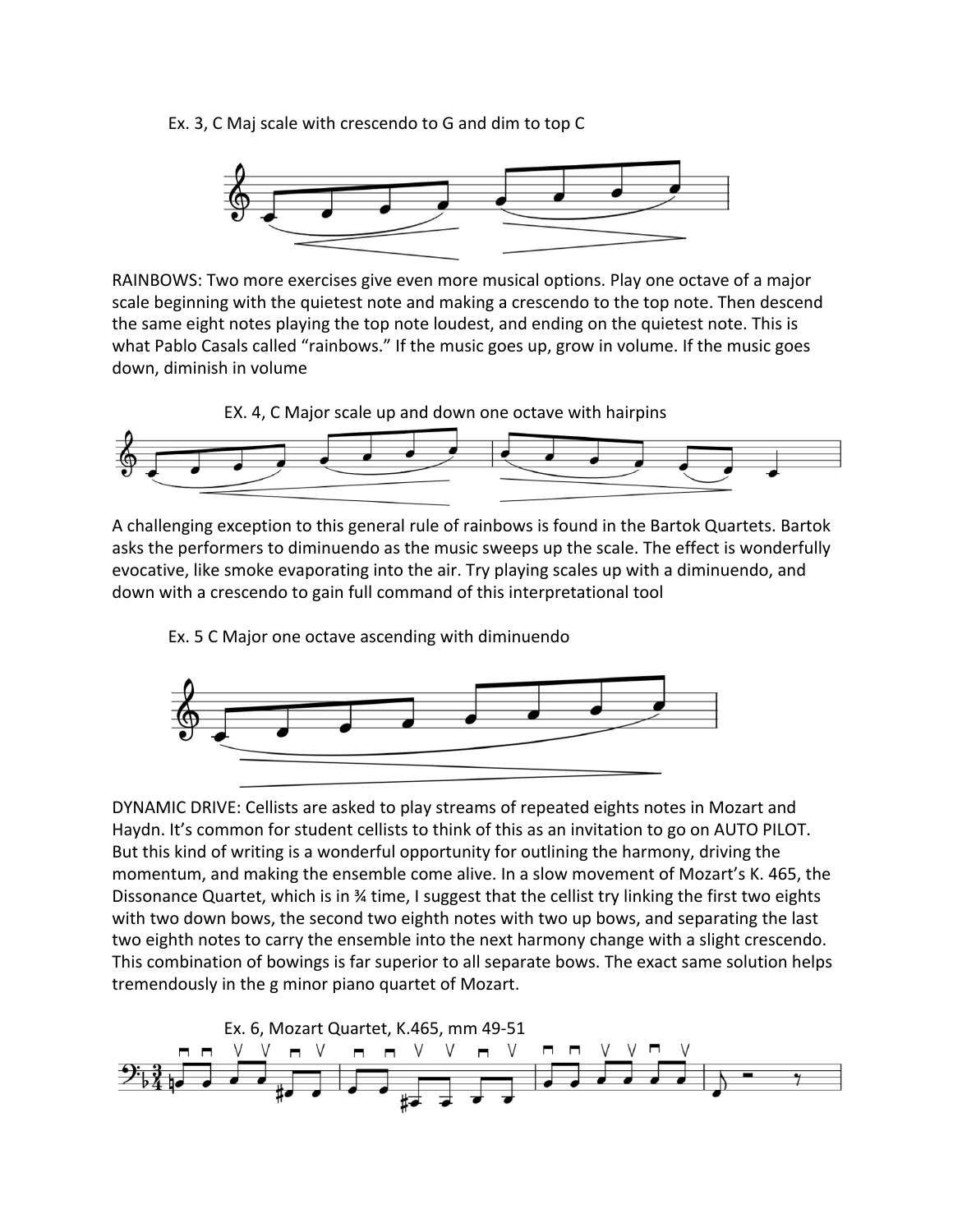In the last movement of K. 465, the cellist has fast moving eighth notes, also in ¾ time. There's no time for linking notes under one bow, but the cellist can give the ensemble a compelling sense of direction by thinking in Mega Measures. What I mean by that term is to combine two or four measures in the phrasing, rather than to be overly influenced by the bar lines, which can break up the forward motion and make the ensemble's phrasing static.

Ex. 7, Mozart Quartet, K. 465, Allegro molto, mm 13-16, cello part



BALANCE is a critical part of Volume Control. Balancing a chamber ensemble where no conductor is GIVING SOMEONE THE HAND to hush them up requires score study. An ensemble, big or small, in which the players know when they are important melodically and when they are supporting will make any performance sound more musical.

ARTICULATIONS: The impact of the music often depends on choosing the appropriate articulation. Again, the composer has attempted to communicate what sort of articulation he imagined as he composed the piece, but the interpreter needs to have a big articulation vocabulary. Special attention should be given to deciding what sort of beginning consonant the musical word should have. Does it begin with a "guh," "puh," or "yuh' to name a few possibilities.

# II. TIME MANAGEMENT:

One of the great challenges of daily life is how to manage our time. The same can be said in musical interpretation. Music is fluid a art form that moves through time, exists in a time flow, is critically influenced by time. Choosing the perfect tempo is one of the most important decisions a group must make. This search can be fun. Have the students play part of an Allegro movement as if it were a Largo. Note how different the emotional impact is. Gradually increase the tempo with each reading. The tempo will start grouping itself into rhythmic units. Faster tempos need fewer pulses. Music is divided into "movements" because music moves. The Minuet was a dance that everyone of Mozart's audience members knew how to do. The musicians who played his Minuets knew first hand what Tempo di Menuetto meant. Unless someone in the group is a dancer, looking at a Youtube demonstration of the Minuet will give valuable insight into the 6 step, 6 beat dance pattern of the Minuet.

TEMPO: Students can try tempos in fast movements that accommodate the fastest passage work. A movement might start innocently enough, but quickly bog down when the flying 16ths appear. Slow movements are quite often songs, or song-like material, and students should try singing the melodies of the movement to find what works best. The cellist, violist, and  $2^{nd}$ violinist should learn the 1<sup>st</sup> violinist's themes on their own instruments so they can be active participants in choosing tempos and phrasing. To find the perfect tempo requires experimentation even if the composer has included a metronome marking. If the marking is impossible for everyone to play, try finding the TEMPO CHARACTER, but at a playable tempo.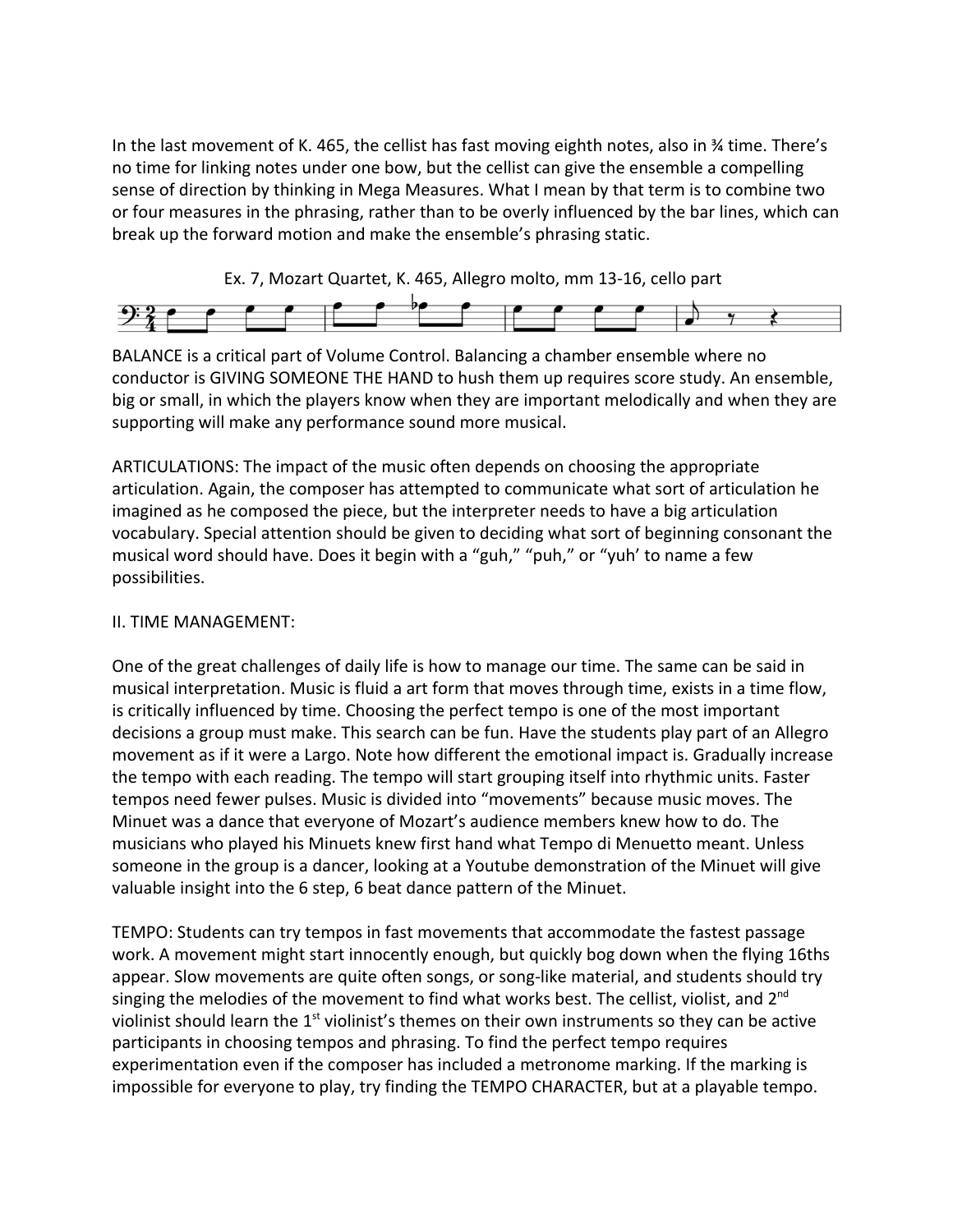CHORDS vs MELODY: In Beethoven's Opus 18, No.4 antiphonal chords play a big role. Thinking about the chords as an orchestral event helps give them the right character. They shouldn't be rushing forward in the same manner as the rest of the movement, especially as they reach their climactic conclusion. Encourage the students to try holding the tempo slightly as the chords build to the final chord.





CADENCES: In Mozart and Haydn, the cello is often given a final octave note that is a charming and graceful comment on the section just concluded. It's all right for the cellist to take a little time to let this moment breathe. Encourage the other instruments to give the cellist space to do this.



RHYTHM vs PULSE: Rhythm is the mathematics of the music. Pulse is the interpretation of that math. How the interpreter groups the notes into musical units gives the musical math a meaning and life. This is one of the most critical tasks of the Interpreter: studying the music and deciding how to vary the musical units. Once again, Mega Measures often are the most effective interpretation of the rhythm. In the opening of Beethoven's Opus 95 quartet, performing the first two measures as if they were one super measure makes a powerful musical statement even more powerful. It also solves the tempo question. Try Metronome marking 85 per half note.



RALLENTANDOS: Try subdividing the pulse pattern of the music as the rallentando is executed. It will be something specific and logical that everyone in the group can hold onto as they make the slow down Let's say a piece is cooking along in straight eighth notes. The rhythmic unit will be 8 notes per unit. When the rallentando begins, the unit changes to two groups of four, then four groups of 2, then four notes each with a pulse, then the final note of the piece. It creates a smooth slow down like a locomotive coming to a halt.

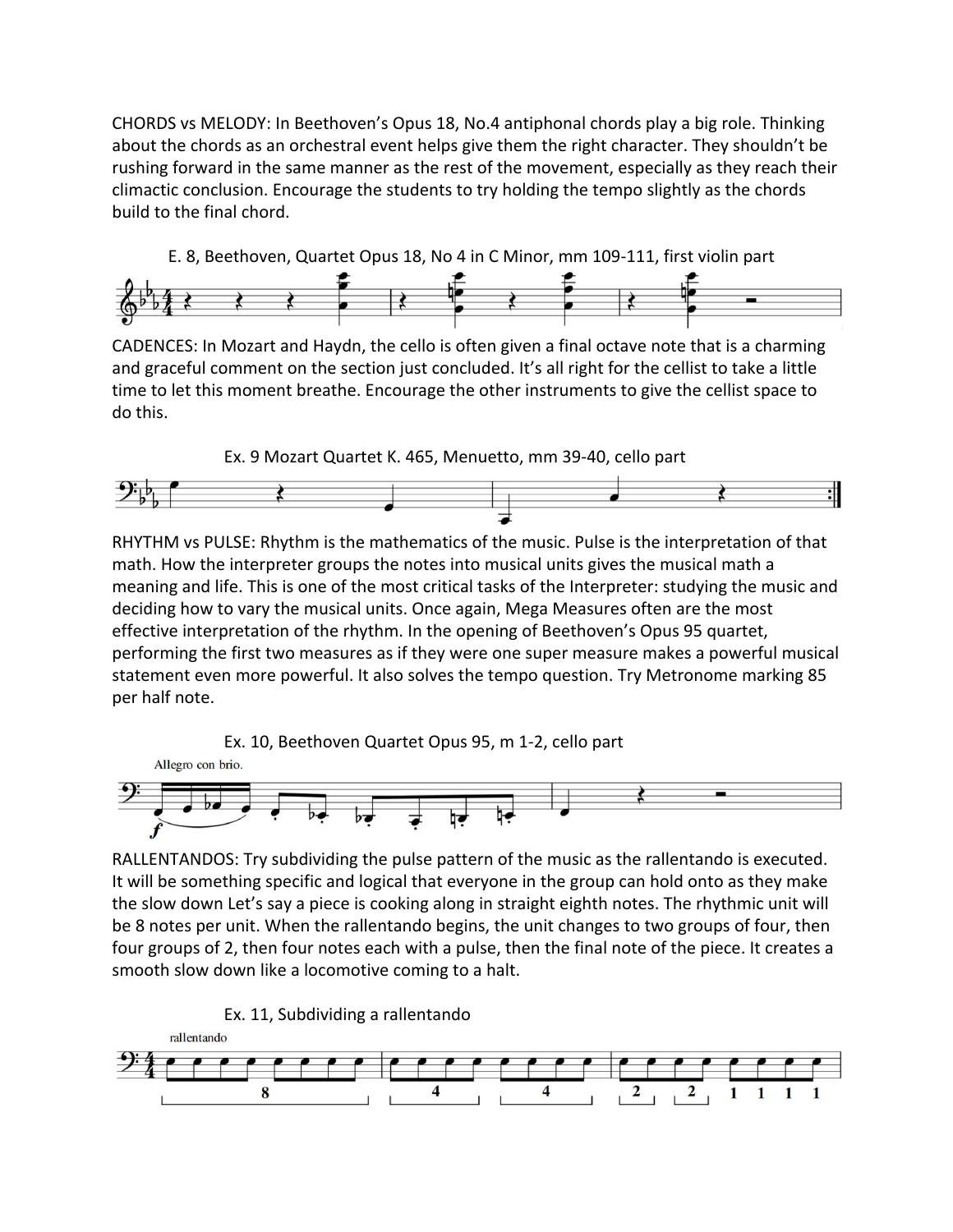CUEING: One of the most important tools in building an interpretation is knowing how to lead and read cues. In general, a clarinetist's cue is the ideal model. Breathe in (lift up), set the embouchure or bow (body dips), play up (the bow moves as the body unbends to the starting position). Conducting motions are the same, so it would make sense to have your students conduct the entrance, one at a time, without their instrument. The rest of the group should pantomime the gestures of the conductor/leader. It helps tremendously if the cue readers have their bows on the string before the cue.

# III. MELODIC EXPRESSION:

VIBRATO: A group should be able to match vibrato speeds. Occasionally, a solo line will have a different speed than the rest, but the default goal is to match vibrato speeds. Vibrato speeds that vary unintentionally make the group sound ragged and under rehearsed. Vibrato is such a personal expression of musical interpretation, so the group's process of developing different vibrato speeds should be done sensitively. If a group can agree on a repertoire of speeds, it makes them even more powerful interpreters.

HARMONIC DIRECTION: I alluded to harmonic direction when discussing intentional bass lines in DYNAMIC DRIVE. All interpreters need to think like composers as much as possible in order to bring the composer's music alive. This involves analyzing the harmonic motion of the music, especially dominant harmony and the direction implied by dominants and secondary dominants. Understanding the harmonic movement underlying a piece of music will inform decision-making in the interpretive process, including time-taking, agogic accents, and rubato.

THE MELODIC MAP: Have students identify high points of phrases, dissonant moments, tension moments, moments of release, destination points, magnetic notes (that all previous notes of a phrase are moving toward or withdrawing from). Knowing the melodic topographical map is essential to creating expressive interpretation.

# IV. MISCELLAENEOUS HINTS:

When executing subito dynamics, lengthen the last "f" note before a subito "p." Breathe together when placing a subito "f" after a "p."

Holding the tempo of a passage creates tension, freeing the tempo releases tension. Hold pickups in Romantic era music. Minimize pickup in Baroque music.

Larger intervals take more time.

Dots over notes mean many things. Usually they mean some sort of emphasis. They don't always mean "short."

Articulations can include brush bow strokes, accented legato, martelle, ricochet, and a whole lexicon of other bow strokes. It's important for each member of the ensemble to master these bow strokes so that they can utilized the appropriate articulation in the service of the music. Otherwise, the breadth and color of the interpretation will be severely limited.

# V. PULLING IT ALL TOGETHER:

DRAMA: Let your students' imagination help form an interpretation. Encourage them to